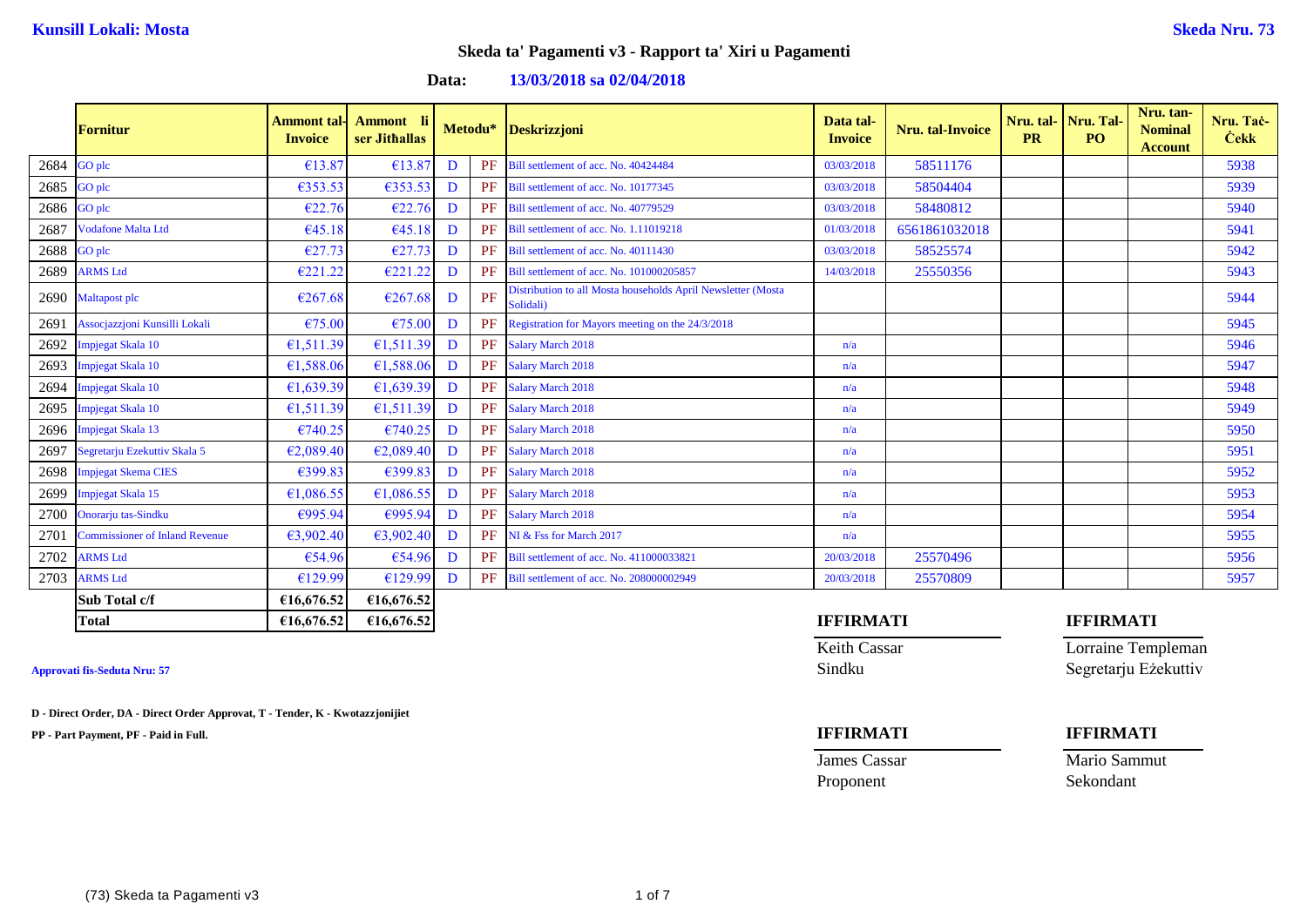**Data: 13/03/2018 sa 02/04/2018**

|      | Fornitur                                                            | Ammont tal-<br><b>Invoice</b> | Ammont li<br>ser Jithallas |   |    | Metodu* Deskrizzjoni                                                                                         | Data tal-<br><b>Invoice</b> | <b>Nru.</b> tal-Invoice | Nru. tal- Nru. Tal<br><b>PR</b> | P <sub>O</sub> | Nru. tan-<br><b>Nominal</b><br><b>Account</b> | Nru. Tač-<br><b>Cekk</b> |
|------|---------------------------------------------------------------------|-------------------------------|----------------------------|---|----|--------------------------------------------------------------------------------------------------------------|-----------------------------|-------------------------|---------------------------------|----------------|-----------------------------------------------|--------------------------|
| 2704 | <b>ARMS</b> Ltd.                                                    | €117.74                       | €117.74                    | D | PF | Bill settlement of acc. No. 208000002950                                                                     | 20/03/2018                  | 25570493                |                                 |                |                                               | 5958                     |
| 2705 | <b>ARMS</b> Ltd.                                                    | €1.026.56                     | €1,026.56                  | D | PF | Bill settlement of acc. No. 1010000178806                                                                    | 20/03/2018                  | 25570489                |                                 |                |                                               | 5959                     |
| 2706 | <b>ARMS</b> Ltd.                                                    | €611.69                       | €611.69                    | D | PF | Bill settlement of acc. No. 208000000989                                                                     | 20/03/2018                  | 25570808                |                                 |                |                                               | 5960                     |
| 2707 | Maltapost p.l.c                                                     | €14.64                        | €14.64                     | D | PF | 61 stamps (bulk postage) letters to mass of ex. MP                                                           |                             |                         |                                 |                |                                               | 5961                     |
| 2708 | <b>Anton Zarb</b>                                                   | €1,293.28                     | €1,293.28                  | D | PF | 8 cast iron bollards, sockets and padlocks                                                                   | 18/03/2018                  | AZ 35-18                |                                 | 1492           |                                               | 5962                     |
| 2709 | <b>Bitmac (Works)</b> Ltd                                           | €319.00                       | €319.00                    | D | PF | <b>IRR</b> bags & Blackflex                                                                                  | 08/03/2018                  | 153289                  |                                 | 1489           |                                               | 5963                     |
| 2710 | C H Formosa Company Ltd.                                            | € $6,180.70$                  | € $6,180.70$               | T | PF | Rent for Day Centre 7/2/18 - 6/5/18 and Garage 23/2/18 - 22/5/18                                             | 24/11/2018                  | CAR/1/18                |                                 |                |                                               | 5964                     |
| 2711 | C.S.D. Office Supplies                                              | €45.29                        | €45.29                     | D | PF | Various stationary items                                                                                     | 26/03/2018                  | 5976                    |                                 | 1499           |                                               | 5965                     |
| 2712 | <b>Daniel Galea</b>                                                 | €1,174.75                     | €1,174.75                  | T | PF | <b>Accounting services January till March 2018</b>                                                           | 13/3/2018                   | INV/ML/DG/144           |                                 |                |                                               | 5966                     |
| 2713 | Design & Technical Resources Ltd                                    | € $64.77$                     | €64.77                     | T | PF | Professional fees covering certification of works done by Adam<br>Bugeja invoices dated 7/02/2018            | 01/03/2018                  | DG/20 1803 104          |                                 |                |                                               | 5967                     |
| 2714 | Elton John Zammit obo Elton John<br><b>Zammit Cleaning Services</b> | €233.29                       | €233.29                    | T | PF | Cleaning services at MLC administrative offices $\&$ other premises<br>February 2018                         | 28/02/2018                  | <b>EJZ472</b>           |                                 |                |                                               | 5968                     |
| 2715 | <b>ICT Solutions</b>                                                | €76.70                        | €76.70                     | D | PF | Sage Evolution Standard Module Cover L2 (Fixed assets)                                                       | 20/03/2018                  | SIN146556               |                                 | 1488           |                                               | 5969                     |
| 2716 | Koperattiva Tabelli u Sinjali                                       | €271.37                       | €1,650.70                  | T | PF | R/M Paint & Thinner (Delivery note 4837)                                                                     | 13/03/2018                  | 24013                   |                                 |                |                                               | 5970                     |
| 2717 | Koperattiva Tabelli u Sinjali                                       | €236.03                       |                            | T | PF | Road markings (Job sheet 15749) Road markings in Pjazza<br>Rotunda / Triq il-Kbira & Triq il-Kostituzioni    | 01/03/2018                  | 24004                   |                                 |                |                                               | 5970                     |
| 2718 | Koperattiva Tabelli u Sinjali                                       | €175.21                       |                            | T | PF | Road markings (Job sheet 15750) Road markings in Triq il-<br>Kostituzzioni                                   | 01/03/2018                  | 24005                   |                                 |                |                                               | 5970                     |
|      | 2719 Koperattiva Tabelli u Sinjali                                  | €474.86                       |                            | T | PF | Road markings (Job sheet 15791) Road markings in Triq Ta' Mlit<br>& Triq l-Ahwa Galea                        | 13/03/2018                  | 24007                   |                                 |                |                                               | 5970                     |
| 2720 | Koperattiva Tabelli u Sinjali                                       | €493.23                       |                            | T | PF | Road markings (Job sheet 15794) Road markings in Triq l-Ahwa<br>Gale, Triq il-Htajriet & Triq Karlu Darmanin | 13/03/2018                  | 24008                   |                                 |                |                                               | 5970                     |
| 2721 | <b>LESA</b>                                                         | €637.20                       | €867.20                    | D |    | <b>PF</b> Service of 4 wardens (9hrs) Dismantling Christmas Decorations)                                     | 31/01/2018                  | $2$ /Lesa/2018          |                                 |                |                                               | 5971                     |
| 2722 | <b>LESA</b>                                                         | €230.00                       |                            | D | PF | Service of 2 wardens (5hrs) Village Feast and Activities (Qarghase<br>2017)                                  | 31/12/2017                  | 226/Lesa/2017           |                                 |                |                                               | 5971                     |
|      | Sub Total c/f                                                       | €13,676.31                    | €13,676.31                 |   |    |                                                                                                              |                             |                         |                                 |                |                                               |                          |
|      | Sub Total b/f                                                       | €16,676.52                    | €16,676.52                 |   |    |                                                                                                              |                             |                         |                                 |                |                                               |                          |

**D - Direct Order, DA - Direct Order Approvat, T - Tender, K - Kwotazzjonijiet**

**PP - Part Payment, PF - Paid in Full. IFFIRMATI IFFIRMATI**

## **Total €30,352.83 €30,352.83 IFFIRMATI IFFIRMATI**

Keith Cassar **Lorraine Templeman Approvati fis-Seduta Nru: 57** Sindku Segretarju Eżekuttiv

James Cassar Mario Sammut Proponent Sekondant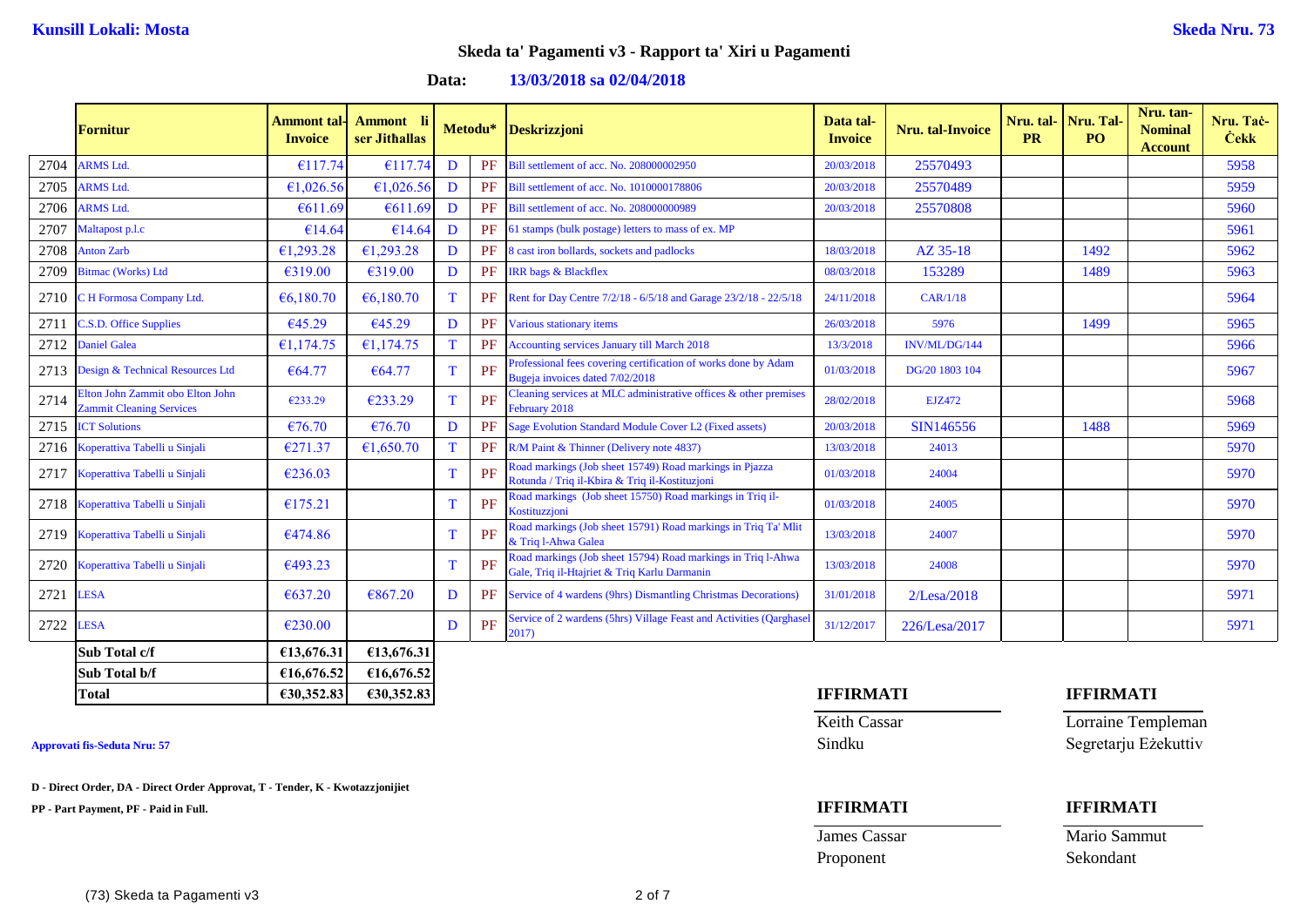**Data: 13/03/2018 sa 02/04/2018**

|      | <b>Fornitur</b>                      | <b>Ammont tal-</b><br><b>Invoice</b> | Ammont li<br>ser Jithallas |             | Metodu* | Deskrizzjoni                                                                        | Data tal-<br><b>Invoice</b> | <b>Nru.</b> tal-Invoice | <b>PR</b> | Nru. tal- Nru. Tal-<br>PO. | Nru. tan-<br><b>Nominal</b><br><b>Account</b> | Nru. Tač-<br><b>Cekk</b> |
|------|--------------------------------------|--------------------------------------|----------------------------|-------------|---------|-------------------------------------------------------------------------------------|-----------------------------|-------------------------|-----------|----------------------------|-----------------------------------------------|--------------------------|
| 2723 | <b>Malta Libraries</b>               | €105.63                              | €105.63                    | D           | PF      | Service of librarian (Saturdays) January & February 2018                            | 07/03/2018                  | <b>INV0004</b>          |           |                            |                                               | 5972                     |
| 2724 | Salander Group Co Ltd obo Print It   | €1,517.25                            | €1,517.25                  | D           | PF      | Printing of Newsletter April 18 & Flyer Wirjiet Gimgha Mqaddsa                      | 24/03/2018                  | 13998                   |           | 1491 / 1498                |                                               | 5973                     |
| 2725 | <b>SG Solutions Ltd</b>              | €352.15                              | €352.15                    | T           | PF      | Photocopiers Lease February + copies January & February 2018                        | 28/02/2018                  | 104514                  |           |                            |                                               | 5974                     |
| 2726 | <b>Silver Star Transport Limited</b> | €207.68                              | €408.28                    | $\mathbf T$ | PF      | <b>Transport Service Day Centre February 2018</b>                                   | 28/02/2018                  | 10004983                |           |                            |                                               | 5975                     |
| 2727 | <b>Silver Star Transport Limited</b> | €200.60                              |                            | D           | PF      | Transport to Limestone Siggiewi with return (Harga Limestone<br>Heritage 15/2/2018) | 28/02/2018                  | 10004991                |           | 1482                       |                                               | 5975                     |
| 2728 | <b>The Computer Training Course</b>  | €1,150.00                            | €1,150.00                  | D           | PF      | <b>EM Citizen Project 2018</b>                                                      | 15/01/2018                  | 17807                   |           |                            |                                               | 5976                     |
| 2729 | The Lighthouse Keepers               | €45.95                               | €45.95                     | $\mathbf T$ | PF      | <b>Street Lighting Maintenance (W139)</b>                                           | 24/01/2018                  | 2972                    |           |                            |                                               | 5977                     |
| 2730 | The Lighthouse Keepers               | €6.62                                | € $6.62$                   | T           | PF      | <b>Street Lighting Maintenance (W153)</b>                                           | 24/01/2018                  | 2973                    |           |                            |                                               | 5977                     |
| 2731 | The Lighthouse Keepers               | €33.08                               | €33.08                     | $\mathbf T$ | PF      | <b>Street Lighting Maintenance (W400)</b>                                           | 24/01/2018                  | 2974                    |           |                            |                                               | 5977                     |
| 2732 | The Lighthouse Keepers               | €33.16                               | €33.16                     | $\mathbf T$ | PF      | <b>Street Lighting Maintenance (W689)</b>                                           | 24/01/2018                  | 2975                    |           |                            |                                               | 5977                     |
| 2733 | The Lighthouse Keepers               | €35.53                               | €35.53                     | T           | PF      | <b>Street Lighting Maintenance (W216)</b>                                           | 24/01/2018                  | 2976                    |           |                            |                                               | 5977                     |
| 2734 | The Lighthouse Keepers               | €37.50                               | €37.50                     | T           | PF      | <b>Street Lighting Maintenance (W215)</b>                                           | 24/01/2018                  | 2977                    |           |                            |                                               | 5977                     |
| 2735 | The Lighthouse Keepers               | €125.04                              | €125.04                    | T           | PF      | <b>Street Lighting Maintenance (W822)</b>                                           | 24/01/2018                  | 2980                    |           |                            |                                               | 5977                     |
| 2736 | The Lighthouse Keepers               | €130.57                              | €130.57                    | $\mathbf T$ | PF      | <b>Street Lighting Maintenance (W643)</b>                                           | 24/01/2018                  | 2981                    |           |                            |                                               | 5977                     |
| 2737 | The Lighthouse Keepers               | €16.30                               | €16.30                     | T           | PF      | <b>Street Lighting Maintenance (W827)</b>                                           | 24/01/2018                  | 2982                    |           |                            |                                               | 5977                     |
| 2738 | The Lighthouse Keepers               | €138.93                              | €138.93                    | T           | PF      | <b>Street Lighting Maintenance (W747)</b>                                           | 24/01/2018                  | 2983                    |           |                            |                                               | 5977                     |
| 2739 | The Lighthouse Keepers               | €33.84                               | €33.84                     | T           | PF      | <b>Street Lighting Maintenance (C025)</b>                                           | 24/01/2018                  | 2984                    |           |                            |                                               | 5977                     |
| 2740 | The Lighthouse Keepers               | €49.51                               | €49.51                     | $\mathbf T$ | PF      | <b>Street Lighting Maintenance (W703)</b>                                           | 24/01/2018                  | 2985                    |           |                            |                                               | 5977                     |
| 2741 | The Lighthouse Keepers               | €31.09                               | €31.09                     | T           | PF      | <b>Street Lighting Maintenance (W882)</b>                                           | 24/01/2018                  | 2986                    |           |                            |                                               | 5977                     |
| 2742 | The Lighthouse Keepers               | €20.90                               | €20.90                     | T           | PF      | <b>Street Lighting Maintenance (W459)</b>                                           | 24/01/2018                  | 2987                    |           |                            |                                               | 5977                     |
|      | Sub Total c/f                        | 64,271.33                            | 64,271.33                  |             |         |                                                                                     |                             |                         |           |                            |                                               |                          |
|      | Sub Total b/f                        | €30,352.83                           | €30,352.83                 |             |         |                                                                                     |                             |                         |           |                            |                                               |                          |

**D - Direct Order, DA - Direct Order Approvat, T - Tender, K - Kwotazzjonijiet**

**PP - Part Payment, PF - Paid in Full. IFFIRMATI IFFIRMATI**

# **Total €34,624.16 €34,624.16 IFFIRMATI IFFIRMATI**

Keith Cassar **Lorraine Templeman Approvati fis-Seduta Nru: 57** Sindku Segretarju Eżekuttiv

**James Cassar** Mario Sammut Proponent Sekondant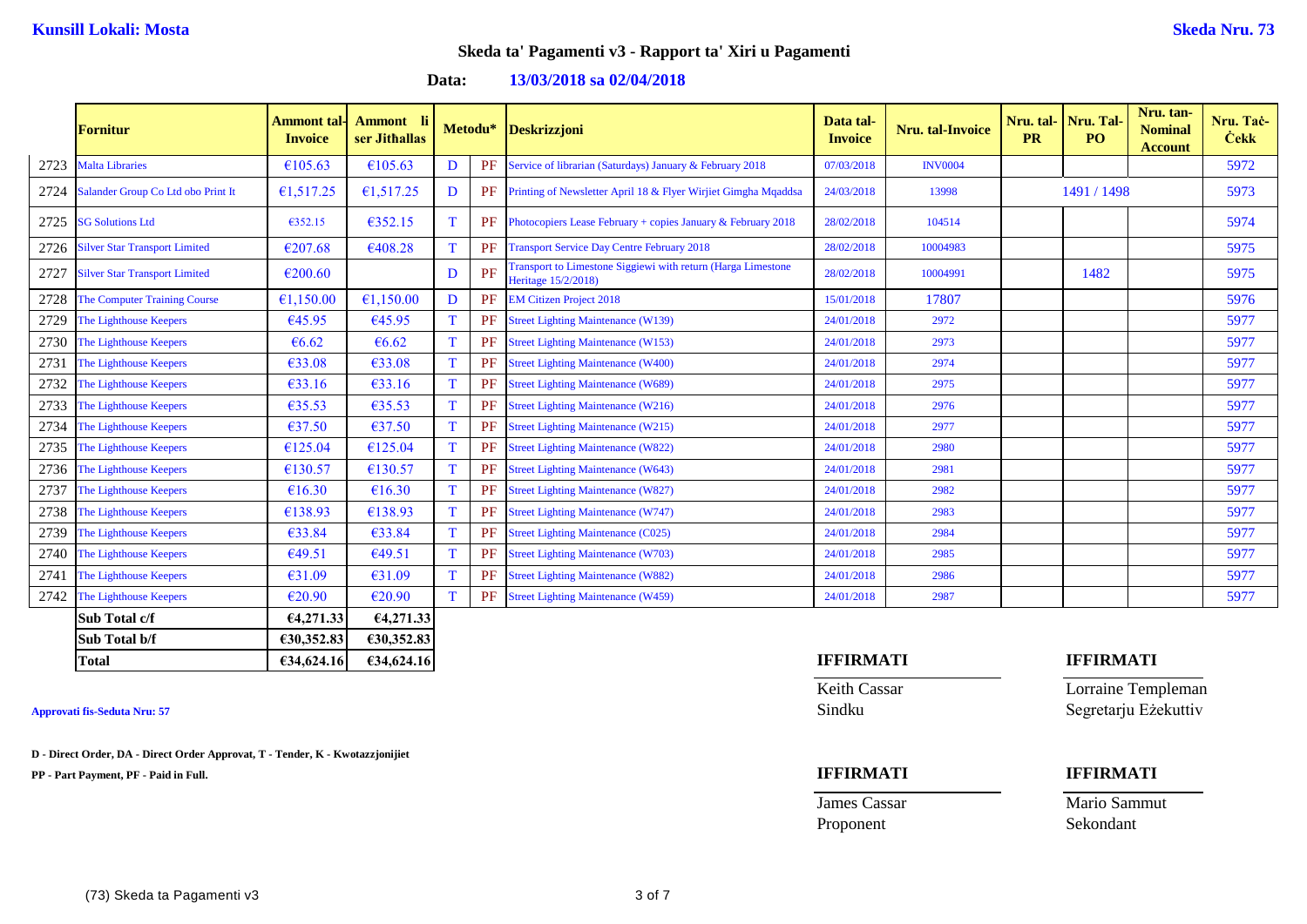### **Data: 13/03/2018 sa 02/04/2018**

|      | <b>Fornitur</b>        | <b>Ammont tal-</b><br><b>Invoice</b> | Ammont li<br>ser Jithallas |   |    | Metodu* Deskrizzjoni                      | Data tal-<br><b>Invoice</b> | <b>Nru.</b> tal-Invoice | <b>PR</b> | Nru. tal- Nru. Tal-<br>P <sub>O</sub> | Nru. tan-<br><b>Nominal</b><br><b>Account</b> | Nru. Tač-<br><b>Cekk</b> |
|------|------------------------|--------------------------------------|----------------------------|---|----|-------------------------------------------|-----------------------------|-------------------------|-----------|---------------------------------------|-----------------------------------------------|--------------------------|
| 2743 | The Lighthouse Keepers | €37.50                               | €37.50                     | T | PF | <b>Street Lighting Maintenance (T002)</b> | 24/01/2018                  | 2988                    |           |                                       |                                               | 5977                     |
| 2744 | The Lighthouse Keepers | €130.57                              | €130.57                    | T | PF | <b>Street Lighting Maintenance (W259)</b> | 24/01/2018                  | 2989                    |           |                                       |                                               | 5977                     |
| 2745 | The Lighthouse Keepers | €37.50                               | €37.50                     | T | PF | <b>Street Lighting Maintenance (W605)</b> | 24/01/2018                  | 2990                    |           |                                       |                                               | 5977                     |
| 2746 | The Lighthouse Keepers | €34.82                               | €34.82                     | T | PF | <b>Street Lighting Maintenance (W570)</b> | 24/01/2018                  | 2991                    |           |                                       |                                               | 5977                     |
| 2747 | The Lighthouse Keepers | €39.06                               | €39.06                     | T | PF | <b>Street Lighting Maintenance (W711)</b> | 24/01/2018                  | 2992                    |           |                                       |                                               | 5977                     |
| 2748 | The Lighthouse Keepers | €9.24                                | €9.24                      | T | PF | <b>Street Lighting Maintenance (W046)</b> | 15/01/2018                  | 2993                    |           |                                       |                                               | 5977                     |
| 2749 | The Lighthouse Keepers | €42.29                               | €42.29                     | T | PF | <b>Street Lighting Maintenance (W068)</b> | 24/01/2018                  | 2994                    |           |                                       |                                               | 5977                     |
| 2750 | The Lighthouse Keepers | €34.82                               | €34.82                     | T | PF | <b>Street Lighting Maintenance (W414)</b> | 24/01/2018                  | 2995                    |           |                                       |                                               | 5977                     |
| 2751 | The Lighthouse Keepers | €31.97                               | €31.97                     | T | PF | <b>Street Lighting Maintenance (W118)</b> | 24/01/2018                  | 2996                    |           |                                       |                                               | 5977                     |
| 2752 | The Lighthouse Keepers | €31.87                               | €31.87                     | T | PF | <b>Street Lighting Maintenance (W877)</b> | 24/01/2018                  | 2997                    |           |                                       |                                               | 5977                     |
| 2753 | The Lighthouse Keepers | €5.92                                | €5.92                      | T | PF | <b>Street Lighting Maintenance (W153)</b> | 24/01/2018                  | 2998                    |           |                                       |                                               | 5977                     |
| 2754 | The Lighthouse Keepers | €16.34                               | €16.34                     | T | PF | <b>Street Lighting Maintenance (T002)</b> | 24/01/2018                  | 2999                    |           |                                       |                                               | 5977                     |
| 2755 | The Lighthouse Keepers | €117.50                              | €117.50                    | T | PF | <b>Street Lighting Maintenance (W804)</b> | 24/01/2018                  | 3000                    |           |                                       |                                               | 5977                     |
| 2756 | The Lighthouse Keepers | €33.08                               | €33.08                     | T | PF | <b>Street Lighting Maintenance (W145)</b> | 24/01/2018                  | 3001                    |           |                                       |                                               | 5977                     |
| 2757 | The Lighthouse Keepers | €23.58                               | €23.58                     | T | PF | <b>Street Lighting Maintenance (W345)</b> | 24/01/2018                  | 3002                    |           |                                       |                                               | 5977                     |
| 2758 | The Lighthouse Keepers | €41.76                               | €41.76                     | T | PF | <b>Street Lighting (Shade)</b>            | 06/03/2018                  | 3003                    |           |                                       |                                               | 5977                     |
| 2759 | The Lighthouse Keepers | €31.34                               | €31.34                     | T | PF | <b>Street Lighting Maintenance (W391)</b> | 24/01/2018                  | 3004                    |           |                                       |                                               | 5977                     |
| 2760 | The Lighthouse Keepers | €130.57                              | €130.57                    | T | PF | <b>Street Lighting Maintenance (W594)</b> | 24/01/2018                  | 3005                    |           |                                       |                                               | 5977                     |
| 2761 | The Lighthouse Keepers | €18.10                               | €18.10                     | T | PF | <b>Street Lighting Maintenance (W427)</b> | 24/01/2018                  | 3006                    |           |                                       |                                               | 5977                     |
| 2762 | The Lighthouse Keepers | €33.75                               | €33.75                     | T | PF | <b>Street Lighting Maintenance (W455)</b> | 24/01/2018                  | 3007                    |           |                                       |                                               | 5977                     |
|      | Sub Total c/f          | €881.58                              | €881.58                    |   |    |                                           |                             |                         |           |                                       |                                               |                          |
|      | Sub Total b/f          | 634,624.16                           | 634,624.16                 |   |    |                                           |                             |                         |           |                                       |                                               |                          |
|      | <b>Total</b>           | €35,505.74                           | €35,505.74                 |   |    |                                           | <b>IFFIRMATI</b>            |                         |           | <b>IFFIRMATI</b>                      |                                               |                          |

**D - Direct Order, DA - Direct Order Approvat, T - Tender, K - Kwotazzjonijiet**

**PP - Part Payment, PF - Paid in Full. IFFIRMATI IFFIRMATI**

Proponent Sekondant

Keith Cassar **Lorraine Templeman Approvati fis-Seduta Nru: 57** Sindku Segretarju Eżekuttiv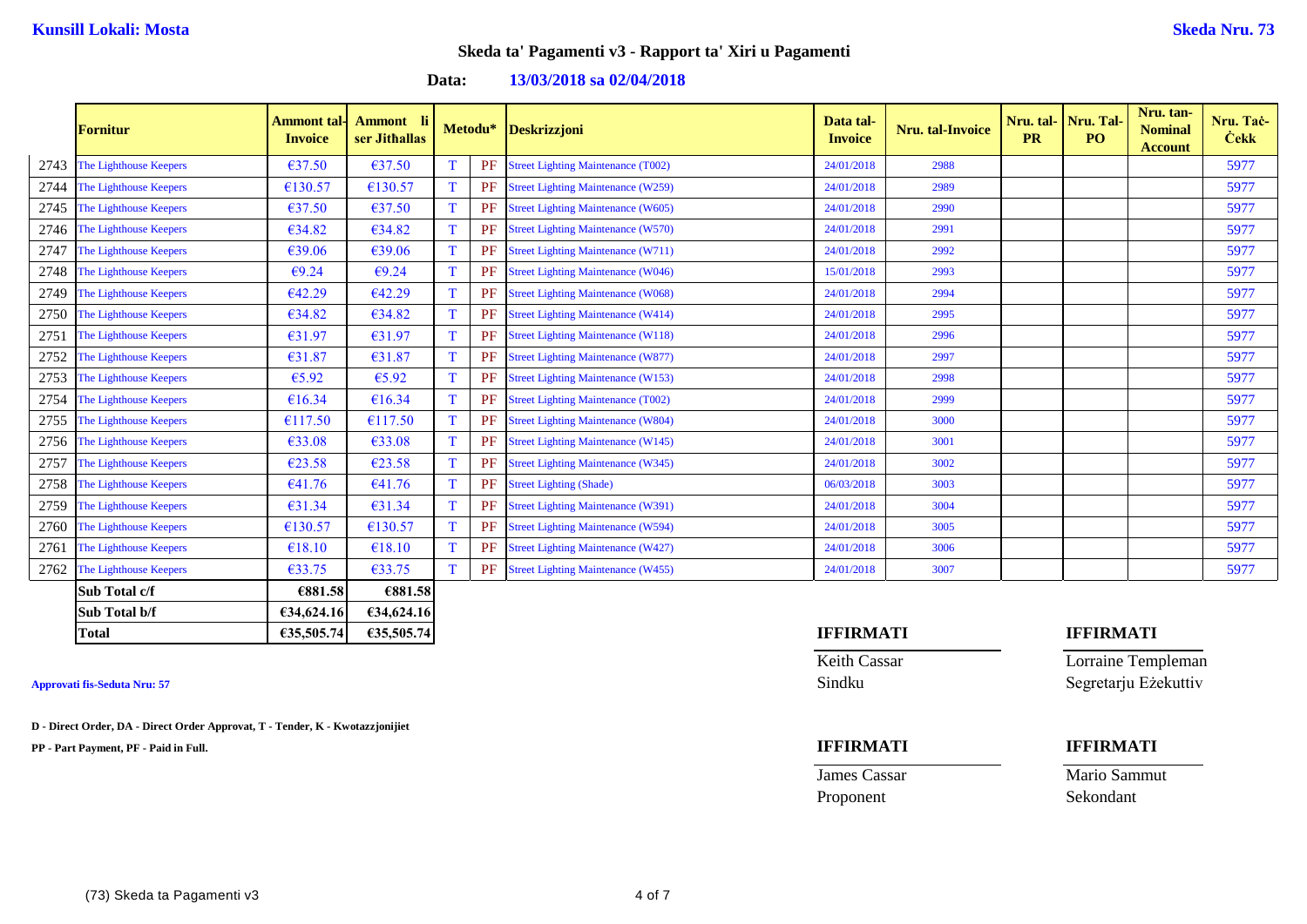### **Data: 13/03/2018 sa 02/04/2018**

|      | <b>Fornitur</b>        | <b>Ammont tal-</b><br><b>Invoice</b> | Ammont li<br>ser Jithallas |             |    | Metodu* Deskrizzjoni                                   | Data tal-<br><b>Invoice</b> | <b>Nru.</b> tal-Invoice | <b>PR</b> | Nru. tal- Nru. Tal-<br>PO <sub>1</sub> | Nru. tan-<br><b>Nominal</b><br><b>Account</b> | Nru. Taċ-<br><b>Cekk</b> |
|------|------------------------|--------------------------------------|----------------------------|-------------|----|--------------------------------------------------------|-----------------------------|-------------------------|-----------|----------------------------------------|-----------------------------------------------|--------------------------|
| 2763 | The Lighthouse Keepers | €37.50                               | €37.50                     | T           | PF | <b>Street Lighting Maintenance (W375)</b>              | 24/01/2018                  | 3008                    |           |                                        |                                               | 5977                     |
| 2764 | The Lighthouse Keepers | €214.35                              | €214.35                    | $\mathbf T$ | PF | <b>Street Lighting New Installation (Triq il-Pont)</b> | 24/01/2018                  | 3009                    |           |                                        |                                               | 5977                     |
| 2765 | The Lighthouse Keepers | €5.92                                | €5.92                      | T           | PF | <b>Street Lighting Maintenance (W594)</b>              | 24/01/2018                  | 3011                    |           |                                        |                                               | 5977                     |
| 2766 | The Lighthouse Keepers | €27.85                               | €27.85                     | T           | PF | <b>Street Lighting Maintenance (W433)</b>              | 24/01/2018                  | 3012                    |           |                                        |                                               | 5977                     |
| 2767 | The Lighthouse Keepers | €144.07                              | €144.07                    | T           | PF | <b>Street Lighting Maintenance (W524)</b>              | 24/01/2018                  | 3013                    |           |                                        |                                               | 5977                     |
| 2768 | The Lighthouse Keepers | €119.70                              | €119.70                    | $\mathbf T$ | PF | <b>Street Lighting Maintenance (W514)</b>              | 24/01/2018                  | 3014                    |           |                                        |                                               | 5977                     |
| 2769 | The Lighthouse Keepers | €31.98                               | €31.98                     | T           | PF | <b>Street Lighting Maintenance (W469)</b>              | 24/01/2018                  | 3015                    |           |                                        |                                               | 5977                     |
| 2770 | The Lighthouse Keepers | €16.34                               | €16.34                     | T           | PF | <b>Street Lighting Maintenance (W427)</b>              | 24/01/2018                  | 3016                    |           |                                        |                                               | 5977                     |
| 2771 | The Lighthouse Keepers | €29.09                               | €29.09                     | T           | PF | <b>Street Lighting Maintenance (W414)</b>              | 24/01/2018                  | 3017                    |           |                                        |                                               | 5977                     |
| 2772 | The Lighthouse Keepers | €41.76                               | €41.76                     | T           | PF | <b>Street Lighting (Shade)</b>                         | 06/03/2018                  | 3018                    |           |                                        |                                               | 5977                     |
| 2773 | The Lighthouse Keepers | €34.82                               | €34.82                     | T           | PF | <b>Street Lighting Maintenance (L346)</b>              | 24/01/2018                  | 3019                    |           |                                        |                                               | 5977                     |
| 2774 | The Lighthouse Keepers | €126.67                              | €126.67                    | T           | PF | <b>Street Lighting Maintenance (W063)</b>              | 24/01/2018                  | 3020                    |           |                                        |                                               | 5977                     |
| 2775 | The Lighthouse Keepers | €65.44                               | €65.44                     | T           | PF | <b>Street Lighting Maintenance (L334)</b>              | 24/01/2018                  | 3021                    |           |                                        |                                               | 5977                     |
| 2776 | The Lighthouse Keepers | €17.31                               | €17.31                     | $\mathbf T$ | PF | <b>Street Lighting Maintenance (W459)</b>              | 24/01/2018                  | 3022                    |           |                                        |                                               | 5977                     |
| 2777 | The Lighthouse Keepers | € $6.62$                             | €6.62                      | T           | PF | <b>Street Lighting Maintenance (W345)</b>              | 24/01/2018                  | 3023                    |           |                                        |                                               | 5977                     |
| 2778 | The Lighthouse Keepers | €33.08                               | €33.08                     | T           | PF | <b>Street Lighting Maintenance (W652)</b>              | 24/01/2018                  | 3025                    |           |                                        |                                               | 5977                     |
| 2779 | The Lighthouse Keepers | $\epsilon$ 37.50                     | €37.50                     | T           | PF | <b>Street Lighting Maintenance (W379)</b>              | 24/01/2018                  | 3026                    |           |                                        |                                               | 5977                     |
| 2780 | The Lighthouse Keepers | €131.98                              | €131.98                    | $\mathbf T$ | PF | <b>Street Lighting Maintenance (T003)</b>              | 24/01/2018                  | 3027                    |           |                                        |                                               | 5977                     |
| 2781 | The Lighthouse Keepers | €6.97                                | €6.97                      | $\mathbf T$ | PF | <b>Street Lighting Maintenance (W712)</b>              | 24/01/2018                  | 3028                    |           |                                        |                                               | 5977                     |
| 2782 | The Lighthouse Keepers | €6.97                                | €6.97                      | $\mathbf T$ | PF | <b>Street Lighting Maintenance (F001)</b>              | 24/01/2018                  | 3029                    |           |                                        |                                               | 5977                     |
|      | Sub Total c/f          | £1,135.92                            | £1,135.92                  |             |    |                                                        |                             |                         |           |                                        |                                               |                          |
|      | Sub Total b/f          | €35,505.74                           | €35,505.74                 |             |    |                                                        |                             |                         |           |                                        |                                               |                          |
|      | <b>Total</b>           | €36,641.66                           | €36,641.66                 |             |    |                                                        | <b>IFFIRMATI</b>            |                         |           | <b>IFFIRMATI</b>                       |                                               |                          |

**D - Direct Order, DA - Direct Order Approvat, T - Tender, K - Kwotazzjonijiet**

**PP - Part Payment, PF - Paid in Full. IFFIRMATI IFFIRMATI**

Proponent Sekondant

Keith Cassar Lorraine Templeman **Approvati fis-Seduta Nru: 57** Sindku Segretarju Eżekuttiv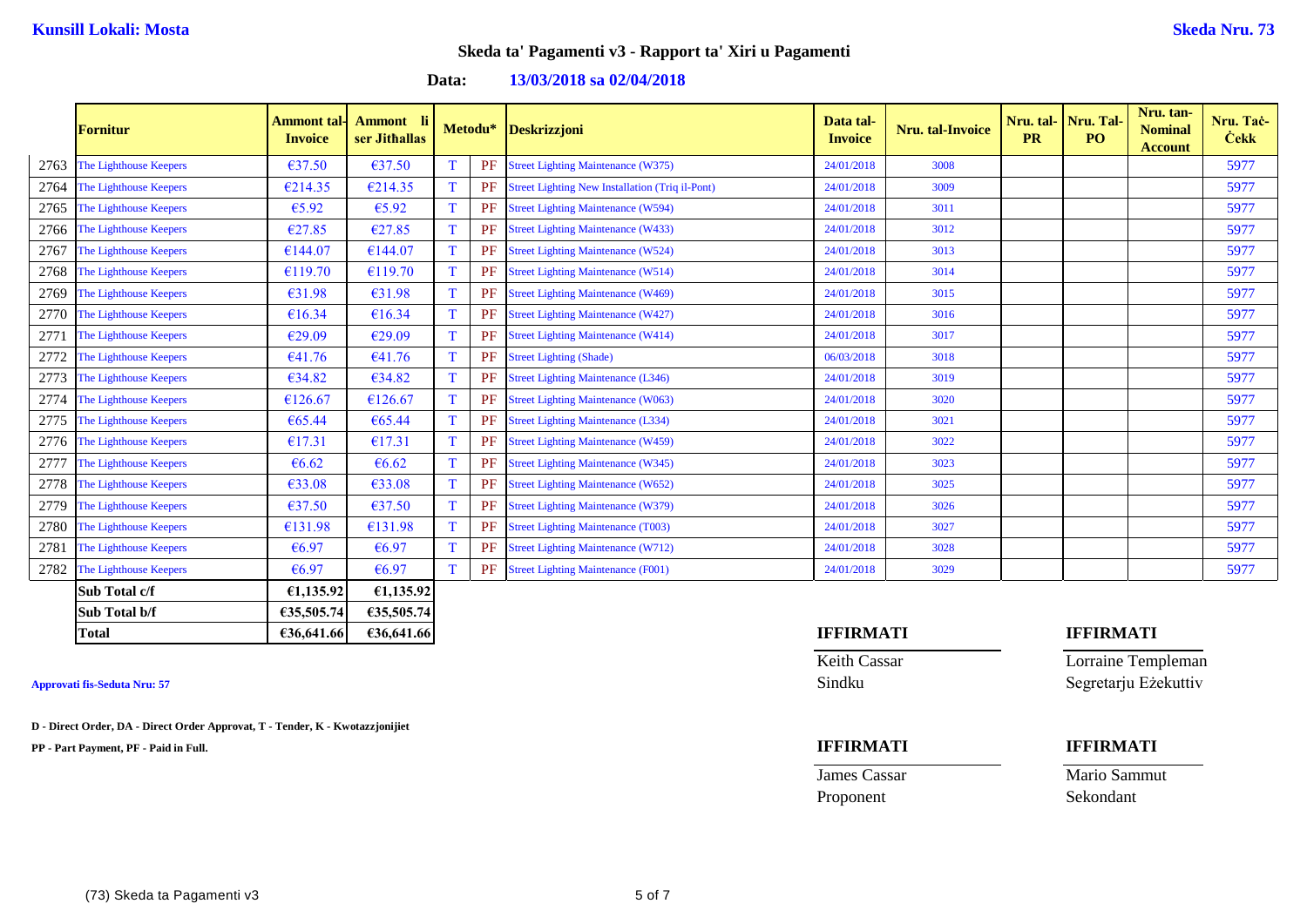### **Data: 13/03/2018 sa 02/04/2018**

|      | <b>Fornitur</b>        | <b>Ammont tal-</b><br><b>Invoice</b> | Ammont li<br>ser Jithallas |             | Metodu* | Deskrizzjoni                                                | Data tal-<br><b>Invoice</b> | Nru. tal-Invoice | <b>PR</b> | Nru. tal- Nru. Tal-<br>PO <sub>1</sub> | Nru. tan-<br><b>Nominal</b><br><b>Account</b> | Nru. Taċ-<br><b>Cekk</b> |
|------|------------------------|--------------------------------------|----------------------------|-------------|---------|-------------------------------------------------------------|-----------------------------|------------------|-----------|----------------------------------------|-----------------------------------------------|--------------------------|
| 2783 | The Lighthouse Keepers | €34.82                               | €34.82                     | T           | PF      | <b>Street Lighting Maintenance (W465)</b>                   | 24/01/2018                  | 3031             |           |                                        |                                               | 5977                     |
| 2784 | The Lighthouse Keepers | €31.34                               | €31.34                     | T           | PF      | <b>Street Lighting Maintenance (W358)</b>                   | 24/01/2018                  | 3033             |           |                                        |                                               | 5977                     |
| 2785 | The Lighthouse Keepers | €6.97                                | €6.97                      | T           | PF      | <b>Street Lighting Maintenance (W068)</b>                   | 26/01/2018                  | 3034             |           |                                        |                                               | 5977                     |
| 2786 | The Lighthouse Keepers | €47.08                               | €47.08                     | T           | PF      | <b>Street Lighting Maintenance (W620)</b>                   | 24/01/2018                  | 3035             |           |                                        |                                               | 5977                     |
| 2787 | The Lighthouse Keepers | €163.97                              | €163.97                    | T           | PF      | <b>Street Lighting Maintenance (W428)</b>                   | 24/01/2018                  | 3036             |           |                                        |                                               | 5977                     |
| 2788 | The Lighthouse Keepers | €6.97                                | €6.97                      | $\mathbf T$ | PF      | <b>Street Lighting Maintenance (W106)</b>                   | 26/01/2018                  | 3038             |           |                                        |                                               | 5977                     |
| 2789 | The Lighthouse Keepers | €138.93                              | €138.93                    | T           | PF      | <b>Street Lighting Maintenance (W160)</b>                   | 24/01/2018                  | 3039             |           |                                        |                                               | 5977                     |
| 2790 | The Lighthouse Keepers | €35.62                               | €35.62                     | T           | PF      | <b>Street Lighting Maintenance (T002)</b>                   | 26/01/2018                  | 3040             |           |                                        |                                               | 5977                     |
| 2791 | The Lighthouse Keepers | €6.97                                | €6.97                      | $\mathbf T$ | PF      | <b>Street Lighting Maintenance (W518)</b>                   | 26/01/2018                  | 3041             |           |                                        |                                               | 5977                     |
| 2792 | The Lighthouse Keepers | €62.54                               | €62.54                     | $\mathbf T$ | PF      | <b>Street Lighting Maintenance (W593)</b>                   | 26/01/2018                  | 3042             |           |                                        |                                               | 5977                     |
| 2793 | The Lighthouse Keepers | €23.58                               | €23.58                     | T           | PF      | <b>Street Lighting Maintenance (T005)</b>                   | 26/01/2018                  | 3043             |           |                                        |                                               | 5977                     |
| 2794 | The Lighthouse Keepers | €35.53                               | €35.53                     | T           | PF      | <b>Street Lighting Maintenance (W786)</b>                   | 26/01/2018                  | 3044             |           |                                        |                                               | 5977                     |
| 2795 | The Lighthouse Keepers | €130.57                              | €130.57                    | T           | PF      | <b>Street Lighting Maintenance (W153)</b>                   | 26/01/2018                  | 3045             |           |                                        |                                               | 5977                     |
| 2796 | The Lighthouse Keepers | €5.92                                | €5.92                      | T           | PF      | <b>Street Lighting Maintenance (W011)</b>                   | 06/03/2018                  | 3046             |           |                                        |                                               | 5977                     |
| 2797 | The Lighthouse Keepers | €35.72                               | €35.72                     | T           | PF      | <b>Street Lighting Maintenance (F002)</b>                   | 06/03/2018                  | 3048             |           |                                        |                                               | 5977                     |
| 2798 | The Lighthouse Keepers | €258.89                              | €258.89                    | T           | PF      | Street Lighting shifting and change of lamp (W522)          | 06/03/2018                  | 3049             |           |                                        |                                               | 5977                     |
| 2799 | The Lighthouse Keepers | €147.57                              | €147.57                    | T           | PF      | <b>Street Lighting Maintenance (W427)</b>                   | 06/03/2018                  | 3051             |           |                                        |                                               | 5977                     |
| 2800 | The Lighthouse Keepers | €5.92                                | €5.92                      | T           | PF      | <b>Street Lighting Maintenance (W544)</b>                   | 06/03/2018                  | 3052             |           |                                        |                                               | 5977                     |
| 2801 | The Lighthouse Keepers | $-60.35$                             | $-60.35$                   | T           | PF      | as per document no. 001775 The Lighthouse Keepers 451-73174 | 01/11/2012                  |                  |           |                                        |                                               | 5977                     |
| 2802 | The Lighthouse Keepers | $-6265.94$                           | $-6265.94$                 | $\mathbf T$ | PF      | as per document no. 001814 BOV 2498                         | 13/08/2013                  |                  |           |                                        |                                               | 5977                     |
| 2803 | The Lighthouse Keepers | $-60.27$                             | $-60.27$                   | $\mathbf T$ | PF      | as per document no. DE191 BOV 5125                          | 24/01/2017                  |                  |           |                                        |                                               | 5977                     |
|      | Sub Total c/f          | 6912.35                              | €912.35                    |             |         |                                                             |                             |                  |           |                                        |                                               |                          |
|      | Sub Total b/f          | €36,641.66                           | €36,641.66                 |             |         |                                                             |                             |                  |           |                                        |                                               |                          |

**D - Direct Order, DA - Direct Order Approvat, T - Tender, K - Kwotazzjonijiet**

**PP - Part Payment, PF - Paid in Full. IFFIRMATI IFFIRMATI**

## **Total €37,554.01 €37,554.01 IFFIRMATI IFFIRMATI**

Proponent Sekondant

Keith Cassar **Lorraine Templeman Approvati fis-Seduta Nru: 57** Sindku Segretarju Eżekuttiv